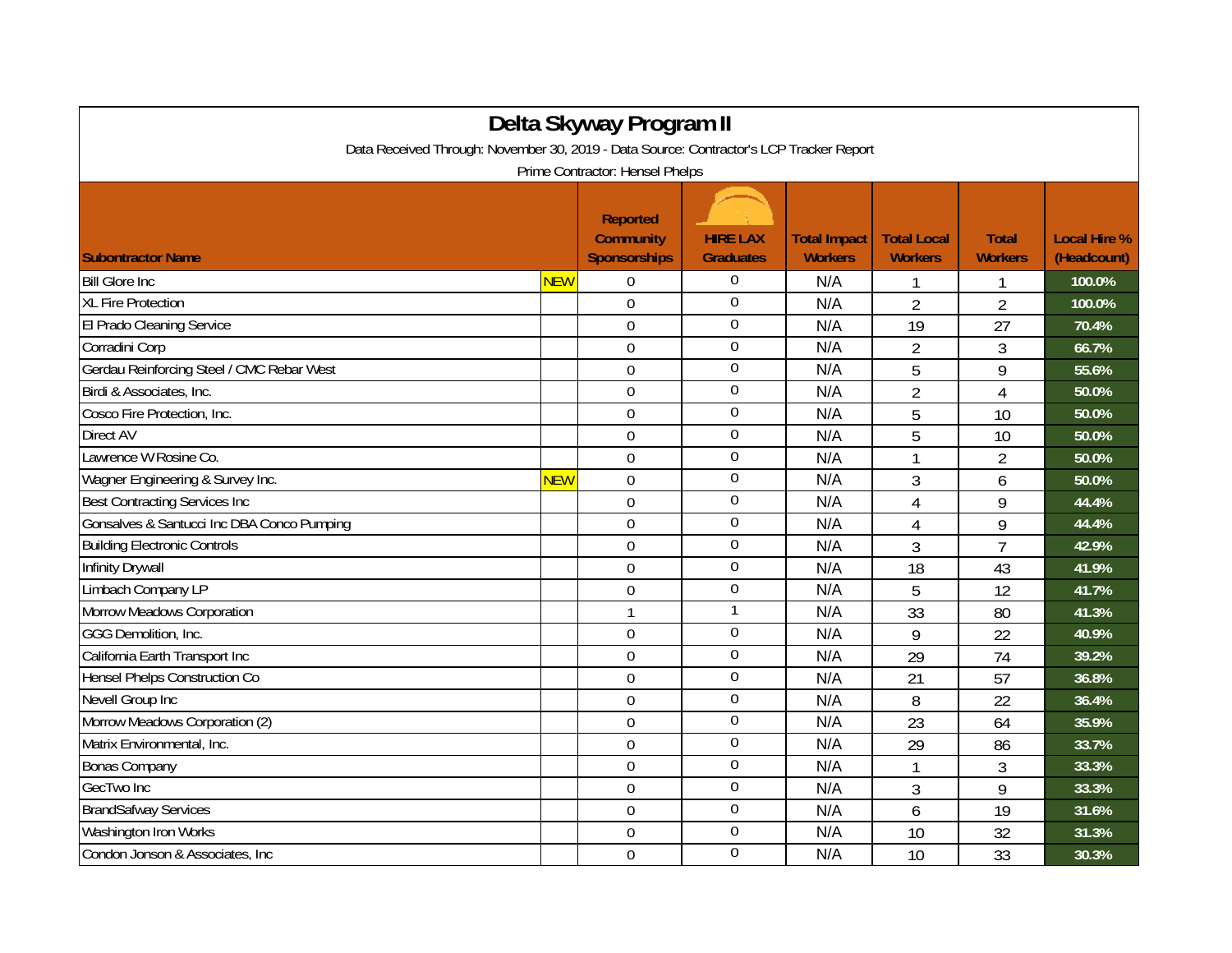| Delta Skyway Program II                                                                 |            |                                                            |                                     |                                       |                                      |                                |                                    |  |
|-----------------------------------------------------------------------------------------|------------|------------------------------------------------------------|-------------------------------------|---------------------------------------|--------------------------------------|--------------------------------|------------------------------------|--|
| Data Received Through: November 30, 2019 - Data Source: Contractor's LCP Tracker Report |            |                                                            |                                     |                                       |                                      |                                |                                    |  |
| Prime Contractor: Hensel Phelps                                                         |            |                                                            |                                     |                                       |                                      |                                |                                    |  |
| <b>Subontractor Name</b>                                                                |            | <b>Reported</b><br><b>Community</b><br><b>Sponsorships</b> | <b>HIRE LAX</b><br><b>Graduates</b> | <b>Total Impact</b><br><b>Workers</b> | <b>Total Local</b><br><b>Workers</b> | <b>Total</b><br><b>Workers</b> | <b>Local Hire %</b><br>(Headcount) |  |
| ISEC, Inc.                                                                              |            | $\Omega$                                                   | $\Omega$                            | N/A                                   | 3                                    | 10                             | 30.0%                              |  |
| Site Solution Services, Inc.                                                            |            | $\Omega$                                                   | $\boldsymbol{0}$                    | N/A                                   | $\overline{2}$                       | $\overline{7}$                 | 28.6%                              |  |
| Rosendin Electric                                                                       |            | $\overline{0}$                                             | $\boldsymbol{0}$                    | N/A                                   | 13                                   | 47                             | 27.7%                              |  |
| Zolnay Insulation Inc                                                                   |            | $\mathbf 0$                                                | $\boldsymbol{0}$                    | N/A                                   | $\mathbf{1}$                         | $\overline{4}$                 | 25.0%                              |  |
| Murray Company                                                                          |            | $\overline{0}$                                             | $\overline{0}$                      | N/A                                   | 25                                   | 107                            | 23.4%                              |  |
| <b>Granite Construction Company</b>                                                     |            | $\mathbf 0$                                                | $\mathbf 0$                         | N/A                                   | 6                                    | 26                             | 23.1%                              |  |
| Pan Pacific Mechanica, LLC                                                              |            | $\overline{0}$                                             | $\overline{0}$                      | N/A                                   | $\overline{2}$                       | 9                              | 22.2%                              |  |
| NorCal Pipeline Services, Inc.                                                          |            | $\overline{0}$                                             | $\boldsymbol{0}$                    | N/A                                   | 3                                    | 14                             | 21.4%                              |  |
| Performance Contracting Inc.                                                            |            | $\overline{0}$                                             | $\overline{0}$                      | N/A                                   | 6                                    | 29                             | 20.7%                              |  |
| Centerline Concrete Cutting                                                             |            | $\mathbf 0$                                                | $\mathbf 0$                         | N/A                                   | $\mathbf{1}$                         | 5                              | 20.0%                              |  |
| Concrete Coring Company                                                                 |            | $\overline{0}$                                             | $\boldsymbol{0}$                    | N/A                                   | $\mathbf{1}$                         | 5                              | 20.0%                              |  |
| <b>Comet Electric</b>                                                                   |            | $\Omega$                                                   | $\boldsymbol{0}$                    | N/A                                   | $\mathbf{1}$                         | 6                              | 16.7%                              |  |
| <b>Environmental Construction Group</b>                                                 |            | $\overline{0}$                                             | $\boldsymbol{0}$                    | N/A                                   | $\overline{2}$                       | 13                             | 15.4%                              |  |
| <b>Shoring Engineers</b>                                                                |            | $\overline{0}$                                             | $\boldsymbol{0}$                    | N/A                                   | $\overline{2}$                       | 15                             | 13.3%                              |  |
| Xcel Mechanical System Inc.                                                             |            | $\mathbf 0$                                                | $\mathbf 0$                         | N/A                                   | $\mathbf{1}$                         | 10                             | 10.0%                              |  |
| <b>Badger Daylighting Corp</b>                                                          |            | $\mathbf 0$                                                | $\boldsymbol{0}$                    | N/A                                   | $\overline{2}$                       | 29                             | 6.9%                               |  |
| Air Balance Co, Inc.                                                                    |            | $\mathbf 0$                                                | $\boldsymbol{0}$                    | N/A                                   | $\overline{0}$                       | $\mathbf{1}$                   | 0.0%                               |  |
| <b>Brymax Construction Services</b>                                                     |            | $\overline{0}$                                             | $\boldsymbol{0}$                    | N/A                                   | $\overline{0}$                       | $\overline{7}$                 | 0.0%                               |  |
| C.A. Buchen Corp                                                                        |            | $\mathbf 0$                                                | $\boldsymbol{0}$                    | N/A                                   | $\mathbf 0$                          | 6                              | 0.0%                               |  |
| Climatec                                                                                |            | $\overline{0}$                                             | $\boldsymbol{0}$                    | N/A                                   | $\overline{0}$                       | 1                              | 0.0%                               |  |
| Connor Concrete Cutting and Coring                                                      |            | $\overline{0}$                                             | $\overline{0}$                      | N/A                                   | $\overline{0}$                       | 6                              | 0.0%                               |  |
| <b>Exsell Sales Associates</b>                                                          |            | $\overline{0}$                                             | $\boldsymbol{0}$                    | N/A                                   | $\overline{0}$                       | $\overline{2}$                 | 0.0%                               |  |
| <b>Inspection Resources Co</b>                                                          |            | $\overline{0}$                                             | $\boldsymbol{0}$                    | N/A                                   | $\overline{0}$                       | $\overline{2}$                 | 0.0%                               |  |
| Lonestar West Services LLC                                                              |            | $\mathbf 0$                                                | $\boldsymbol{0}$                    | N/A                                   | $\overline{0}$                       | 1                              | 0.0%                               |  |
| Merli Concrete Pumping                                                                  |            | $\mathbf 0$                                                | $\overline{0}$                      | N/A                                   | $\overline{0}$                       | 1                              | 0.0%                               |  |
| Mr. Crane Inc                                                                           | <b>NEW</b> | $\mathbf 0$                                                | $\overline{0}$                      | N/A                                   | $\overline{0}$                       | 5                              | 0.0%                               |  |
| Penhall Compancy (Sub to Concrete Coring)                                               |            | $\overline{0}$                                             | $\boldsymbol{0}$                    | N/A                                   | $\theta$                             | $\overline{2}$                 | 0.0%                               |  |
| Premier Interior Dev., Inc.                                                             |            | $\mathbf 0$                                                | $\Omega$                            | N/A                                   | $\overline{0}$                       | 3                              | 0.0%                               |  |